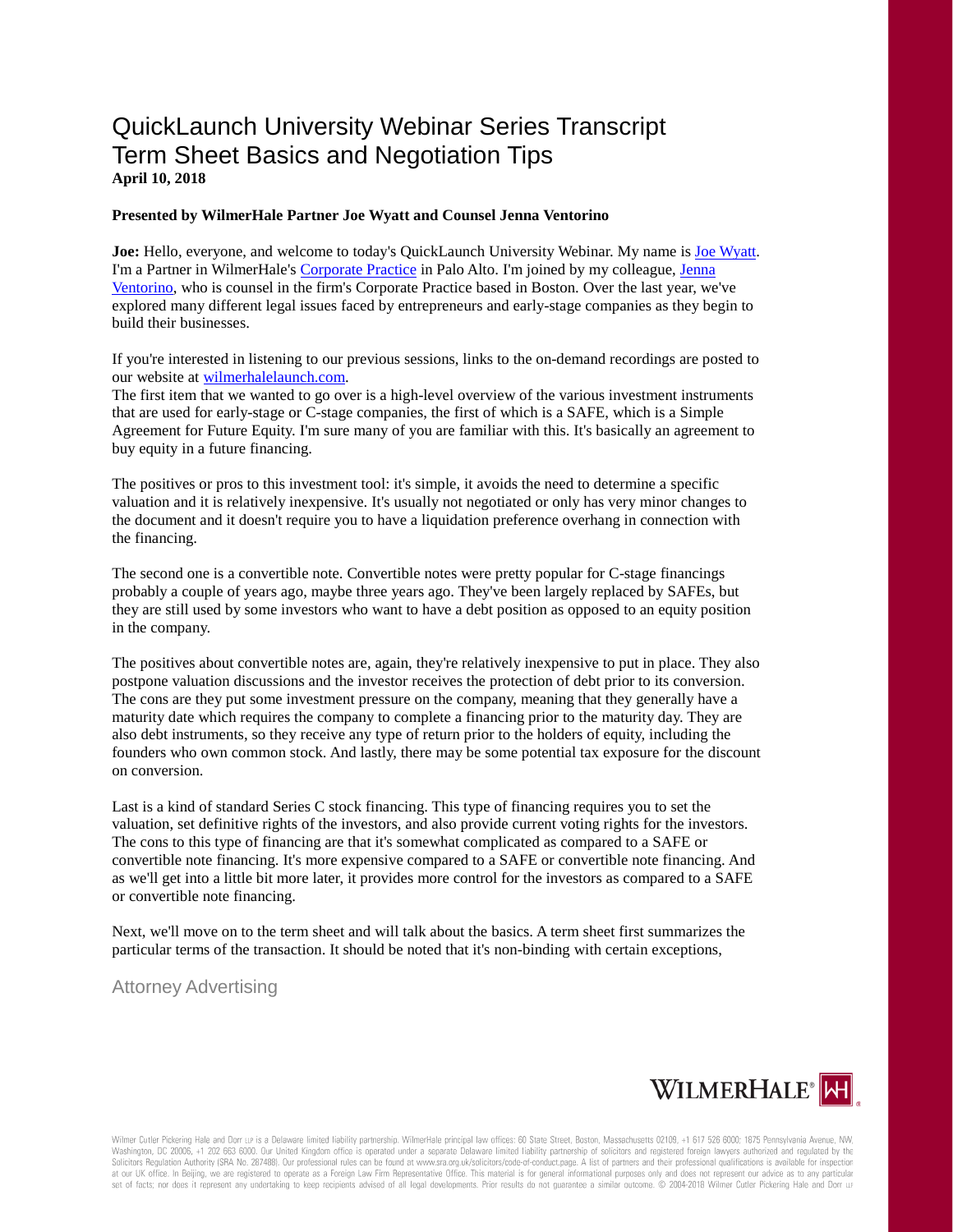usually confidentiality and exclusivity. It focuses on the key aspects or issues in the financing. It's generally prepared by the investors. Once the investor submits the term sheet, usually the company will comment on it. There will be a little bit of back and forth and then the term sheet is finalized.

Many companies use the NVCA form term sheet because it's somewhat of a standard form. It's pretty detailed as compared to other types of term sheets that are often provided by investors and it includes a kind of customary provision, so it cuts down on the amount of negotiation that is required to finalize the term sheet. Now, I'll turn it over to Jenna, who will talk about some concerns in VC transactions.

**Jenna**: The principal concerns in VC transactions often have to do with the influence that the investors can exert over the company once the transaction is closed. There are a number of different ways that the investors can exert their control. They often negotiate for themselves and take rights over certain corporate actions.

They require certain positive and negative components from the company, such that the company would promise not to do certain things without investor sign off or promise to do certain things at all times while the investors have their money invested in the company. Investors often have control or very large influence over exit events and liquidity events for the founders.

And other things to think about are the ownership percentages and dilution, which are often something that the investors are quite concerned about, and then, on the other hand, that the founders are quite concerned about. On the investor side, they're trying to protect their investment and the cash that they've deposited into the company, and on the other hand, the founders are trying to maintain their percentage of the company and as much control as possible.

And then there's also incentives for management employees. Beyond the initial founders of the company, those folks who are there on a day-to-day basis and running the company, how you keep them motivated and incentivized to drive the company forward.

The next couple of slides have to do with some basic vocabulary and calculation with respect to term sheets. The big phrases that people often use when talking about term sheets is the pre-money valuation and that's the value of the company prior to the investment coming in. The post-money valuation, on the other hand, is the value of the company after the investment. Therefore, the pre-money valuation plus the investment is the post-money valuation.

And then you often hear the term fully diluted shares and I'm going to explain why on the next slide. But fully diluted shares is a term that's often misunderstood and the way that it should be thought of, generally speaking, is that we assume that all of the shares that could be issued are issued. So, for this purpose, we're counting all of the outstanding equity securities, so all of the common and preferred stocks, plus any outstanding warrants, plus any outstanding options, and usually, plus the option pool even if the option pool is unallocated.

If you have, for example, a 10% unallocated option pool, then that's being counted in your fully diluted share number. And the reason why all of this matters is because those numbers are what drives the price of the company. The pre-money valuation, the higher the pre-money valuation, the lower the percentage of the company the investors will be able to buy with a set dollar amount.

**2 |** QuickLaunch University Webinar Series Transcript Term Sheet Basics and Negotiation Tips

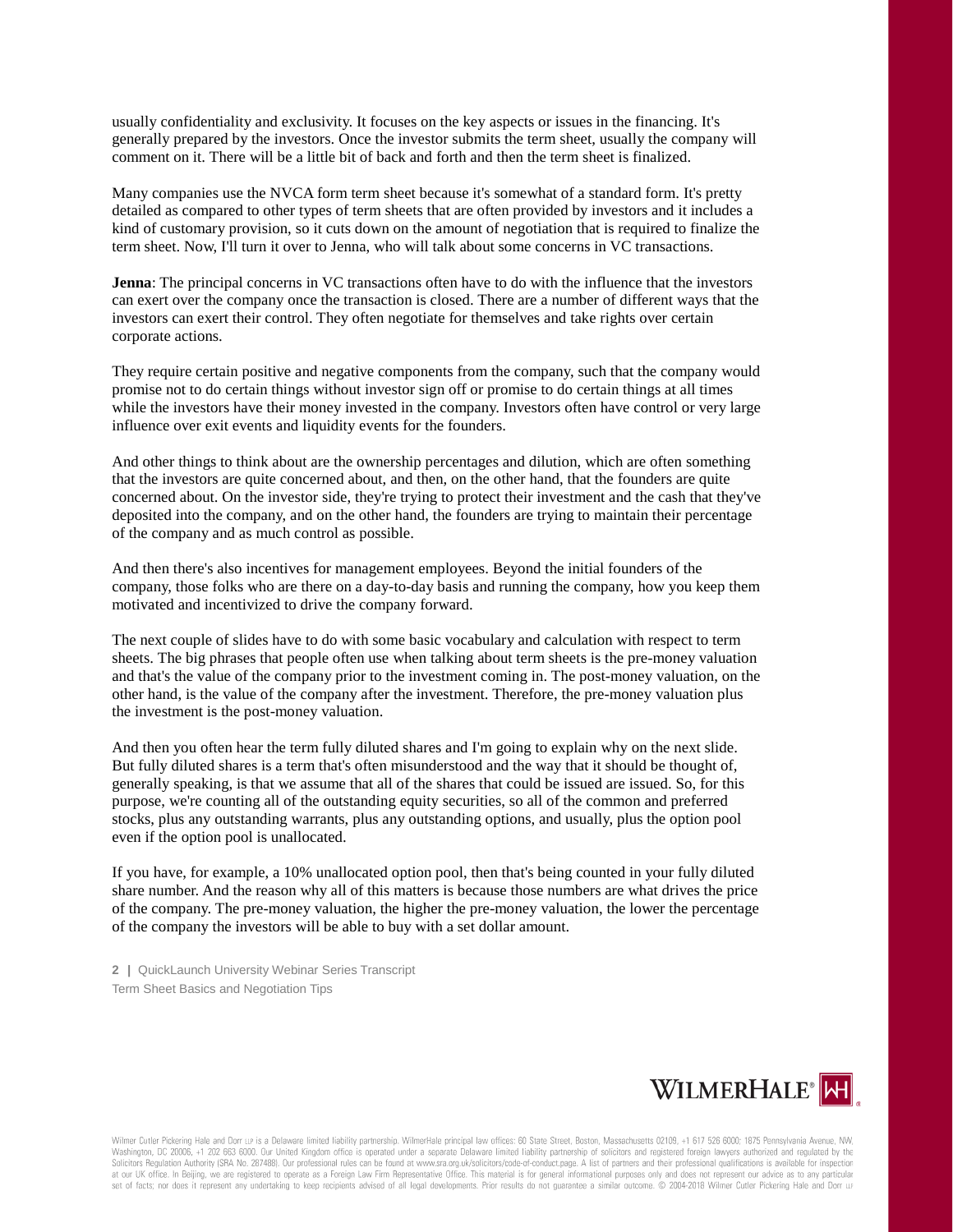And to determine the price of the shares that will be sold in a financing, you will divide the pre-money valuations by the fully diluted share number, which is why understanding what the investor means by fully diluted shares is so important. The result of that calculation is the price per share for the new financing.

**Joe**: So now we're going to talk a little bit about the different terms or provisions for a preferred stock financing, the first of which are dividends, and that's a specific rate of return on the investment. I'll say from the outset that dividends are very rarely declared by a startup company because they're not going to use the capital that they raised to turn around and make distributions to the stockholders. They're going to use the capital that they've raised for the company's operations. But it is important to just know because it is one of the key terms of a preferred stock financing.

Dividends can be cumulative or non-cumulative. The Certificate of Incorporation will dictate how the dividends will be declared if at all. The preferred dividends will usually be expressed as a dollar amount. Cumulative dividends, meaning dividends that accrue over time, whether or not they become payable, are somewhat uncommon, but sometimes you do see those.

Non-cumulative dividends, if and when declared by the board, is usually the common structure for dividends because you'll have a stated dividend, but they'll only be declared by the board, and usually, the board will not declare them because, as I said earlier, startup companies generally do not declare dividends because they want to retain the capital for their operations.

**Jenna**: Liquidation preference is something that is often talked about in financing and it's important to understand. Liquidation preference provides a specific return for the investors, for the holders of preferred stocks, and they get this return in preference to other equity holders. Often, that amount is the invested dollars in, plus any accrued and unpaid dividends, which is why Joe's slide was so important.

This is traditionally thought of as downside protection where the price on exit is lower than would be ideal. But there are significant upsides to liquidation preferences and we see that when we have something called participating preferred stocks. Participating preferred is where the investor gets their dollars and their dividends, plus then, they get to participate with the common stock as though they...and in as converted to common stock basis.

They get a big chunk of the liquidation price at the outset of the transaction in preference to everybody else and then they participate with the common stocks so they get whatever percentage they have in the company. On a pre-diluted a basis, they get to participate in the remainder of whatever's left over. So, you can see how that would be particularly problematic in a situation where the company wasn't getting a huge valuation at an exit event.

One of the ways that you can limit this as you're negotiating your term sheet is you can try to resist participating preferred at all. And if that's not an option, you can try to limit it with a specific multiple or IRR hurdle that would allow the investors and the preferred stockholders to get back a certain fixed dollar amount after which they would relinquish this right—so the remainder of the liquidation consideration would go exclusively to the common stockholders.

**3 |** QuickLaunch University Webinar Series Transcript Term Sheet Basics and Negotiation Tips

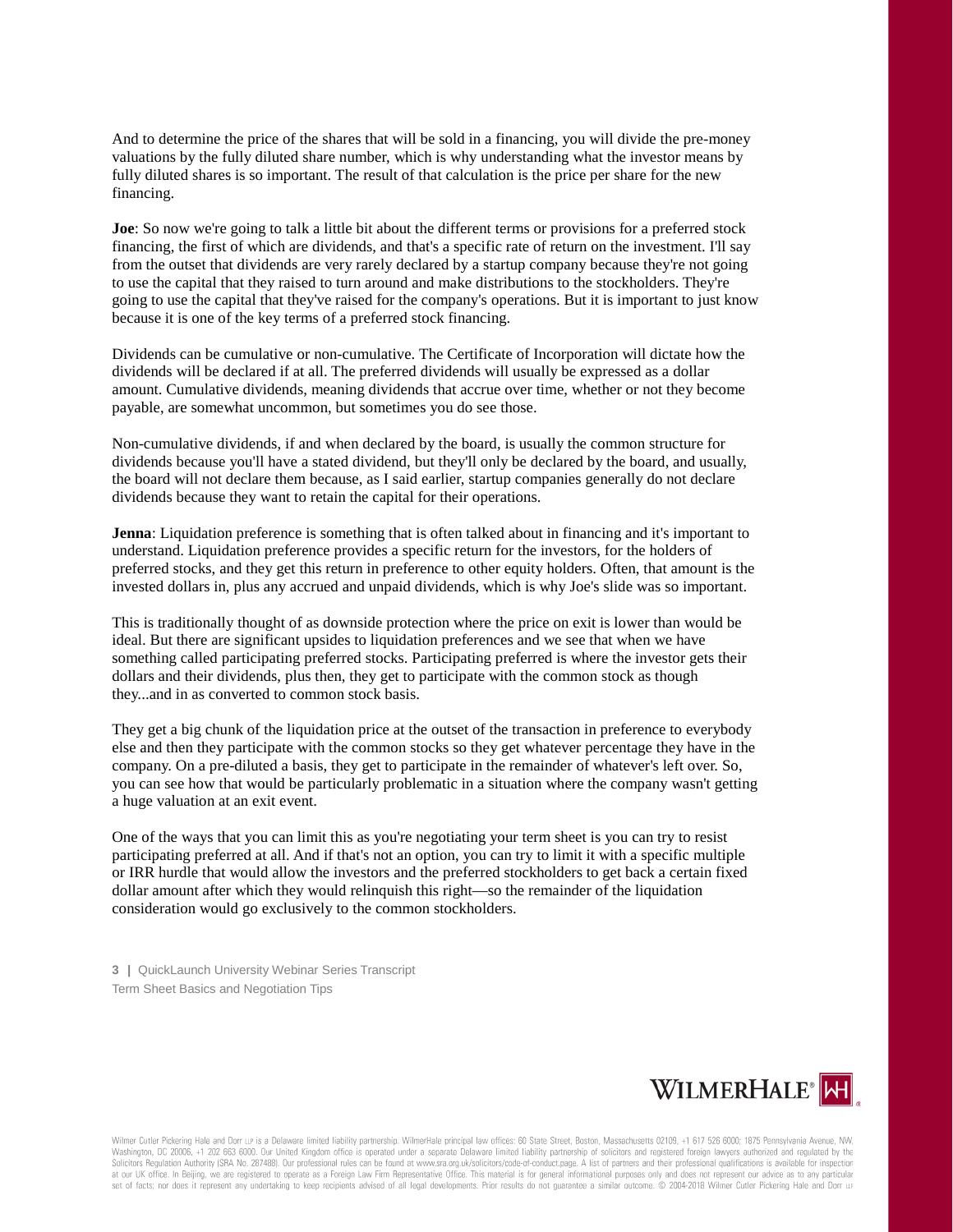**Joe**: An additional term or provision for a preferred stock financing are the covenants and these are often referred to as protective provisions. There are certain things that the company is required to do or affirmative covenants, and those are things like delivering financial information, providing access to management and corporate records, maintaining, you know, board meetings and frequency of board meetings, delivering budgets, those types of things. Usually, those aren't difficult at all to comply with.

The second type of covenants are negative covenants and these are the protective provisions generally. And as Jenna alluded to earlier, whenever we do a preferred stock financing, we kind of look at two things. One is what percentage ownership are the investors going to have post-financing? And two, how much control are the investors going to have post-financing? And control can either be through being able to vote, which is related to their percentage ownership, or it can be kind of contractual, or provisions in the Certificate of Incorporation. These are the really the protective provisions.

And these are things that you cannot do: the company cannot do without a specific vote of the preferred stock, either voting as a series, if there's more than one series of preferred stock, or voting as a single class of preferred stock. These are things like selling the company, doing a new financing, issuing dividends, those types of things.

It really affects the company's ability to have an exit or do future financing, which are kind of two key areas that you should be focused on when you're doing a preferred stock financing and making sure that the level of investment that you're receiving in connection with the preferred stock financing is commensurate with how much control you're going to give up, both on a voting percentage basis and then also these covenants that we're talking about.

If you violate these covenants, it can result in some dire consequences. You may need to change the board composition, you may need to go out to your preferred stock investors and get their retroactive consent, which they may give, but in return, they may ask for something from the company. So, it's really important that you comply with these covenants.

As a general matter, when we're representing companies, we try to limit these covenants. There are certain terminology or ways that we can draft these to provide the company as much flexibility as we can, but as a general matter, these covenants are pretty standard, and, like I said, it's things like selling the company, doing new financings, kind of key or material transactions that the company is going to enter into which would require the consent of a certain percentage of the holders of preferred stock.

Similarly, we'll talk a little bit about class voting rights and this is what I was alluding to earlier, where the investors have the right to block important corporate transactions, like I said, sale of the company, issuance of the preferred stock, sometimes option grants, and having control over options vesting schedules, which is obviously material to the company. Because as the company, you want to be able to hire people and provide them with the equity incentives that the company's management deems appropriate. But, in some instances, you may have to get consents of the investors to do that.

Another is incurrence of debt or sales or transfers of the technology of the company. As a general matter, when these covenants are present, we try to provide that one, they're done on a class basis, meaning holders of all of the preferred, if there are separate series of preferred, like Series A, Series B, or Series C, we try to lump them all together and have one single vote of all the preferred rather than

**4 |** QuickLaunch University Webinar Series Transcript Term Sheet Basics and Negotiation Tips

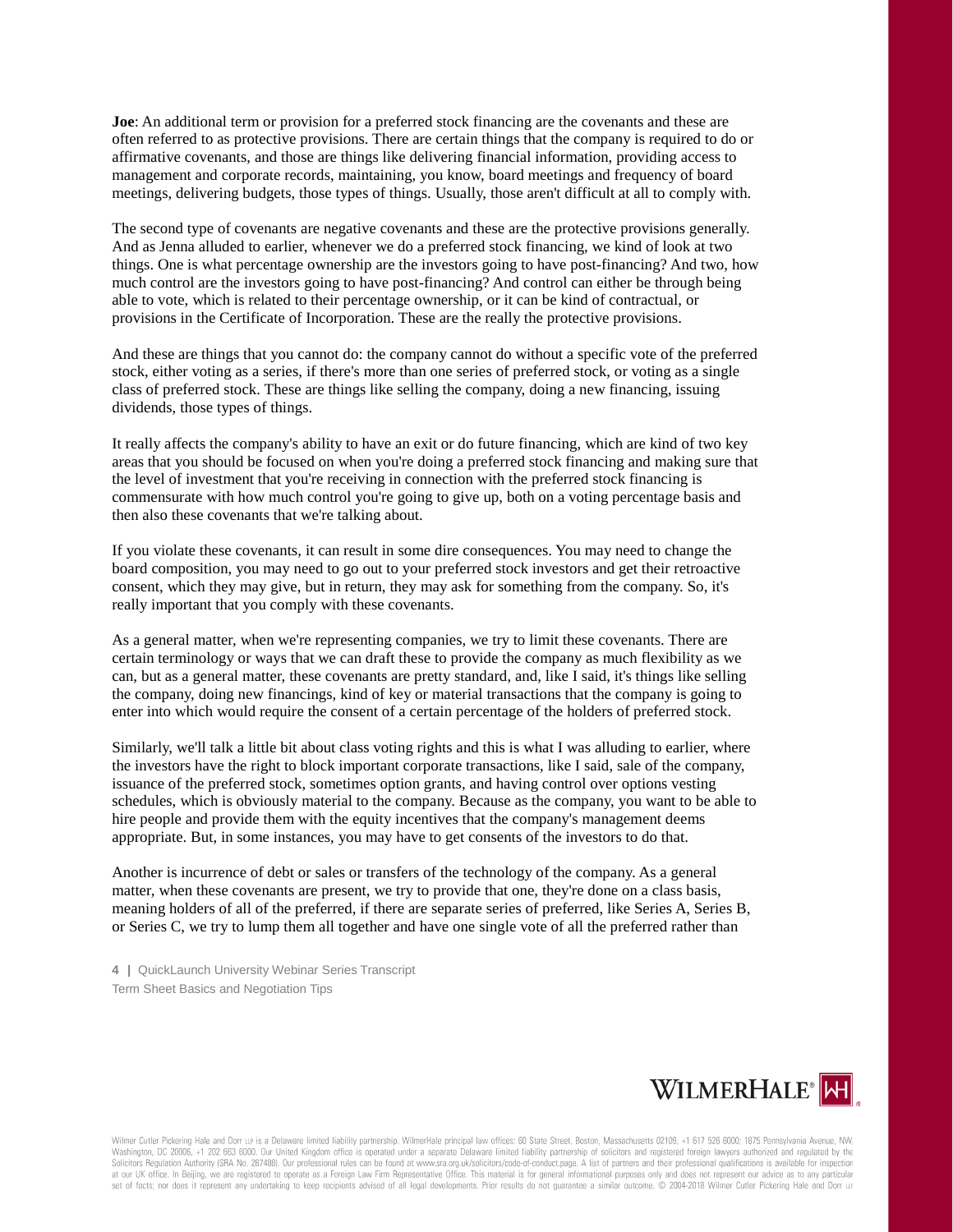separate series votes where, as an example, you need to get a majority of the Series A, majority of the Series B, majority of the Series C.

Secondly, we try to keep the vote threshold at a majority. In some instances, you'll see the voting threshold depending on who's going to invest and how much they're going to invest being at 60% or 66 and 66 2/3% or even higher in some instances. But, again, from the company's perspective, you want to have a class vote and try to keep the vote at a majority.

**Jenna**: Up until now, we've really been talking about these terms of the preferred stock and the rights and that the investors have against the company. Another thing to keep in mind when we're talking about preferred stock financings is that there are often stockholder agreements that get negotiated at the time of the investment. These agreements provide certain control for the investor over transfers of company securities and participation in those transfers.

The three main types of protection are the right of first refusal and we see this usually in a right of first refusal agreements. Usually, the founders, sometimes a broader group sometimes encompassing the management team, will sign up to write a first refusal agreement whereby they agree with the company first and the investor second that any transfers of their shares will have to go through a process by which the company can opt to purchase them. Or if the company doesn't want to purchase the shares, then the investors can opt to purchase them.

As a founder, it really limits your ability to transfer your shares and also to get liquidity for your shares. So, for example, in the initial days of the company, if you're taking a lot of your compensation in stock and at some point, you want to see liquidity from that stock, this will be a way that the investors will prevent you from doing that. Similarly, and often in the same document, the investors will reserve for themselves a right where if they opt not to purchase the shares that you as founder want to sell, then they can participate with you in that sale.

Where you may have previously wanted to sell 100 shares to a third party, instead, you may have investors who want to "tag along" on that sale and rather than the 100 shares that you were planning to sell, that 100 shares will have to be divided amongst a number of different stockholders. You'll get less liquidity. And this is a way for the investors to essentially share in any liquidity events that the founders share in.

And finally, the investors often negotiate what we call a drag-along right and that's the right for certain stockholders to require other stockholders to vote in favor of an exit transaction. Typically, the majority of the board have to agree to such a transaction before the drag-along can be triggered, but that's not always the case and we're certainly seeing instances where the only trigger is a certain percentage of the investor syndicate.

And as a founder, this is something that you should pay close attention to because you're really giving up significant power to control the company's destiny. Because if the investors can almost unilaterally decide to sell the company and you're contractually obligated to vote for that transaction, you have a limited say over when the sale event actually occurs.

One way to limit the power of the drag-along provisions is to make sure that the board be involved in

**5 |** QuickLaunch University Webinar Series Transcript Term Sheet Basics and Negotiation Tips

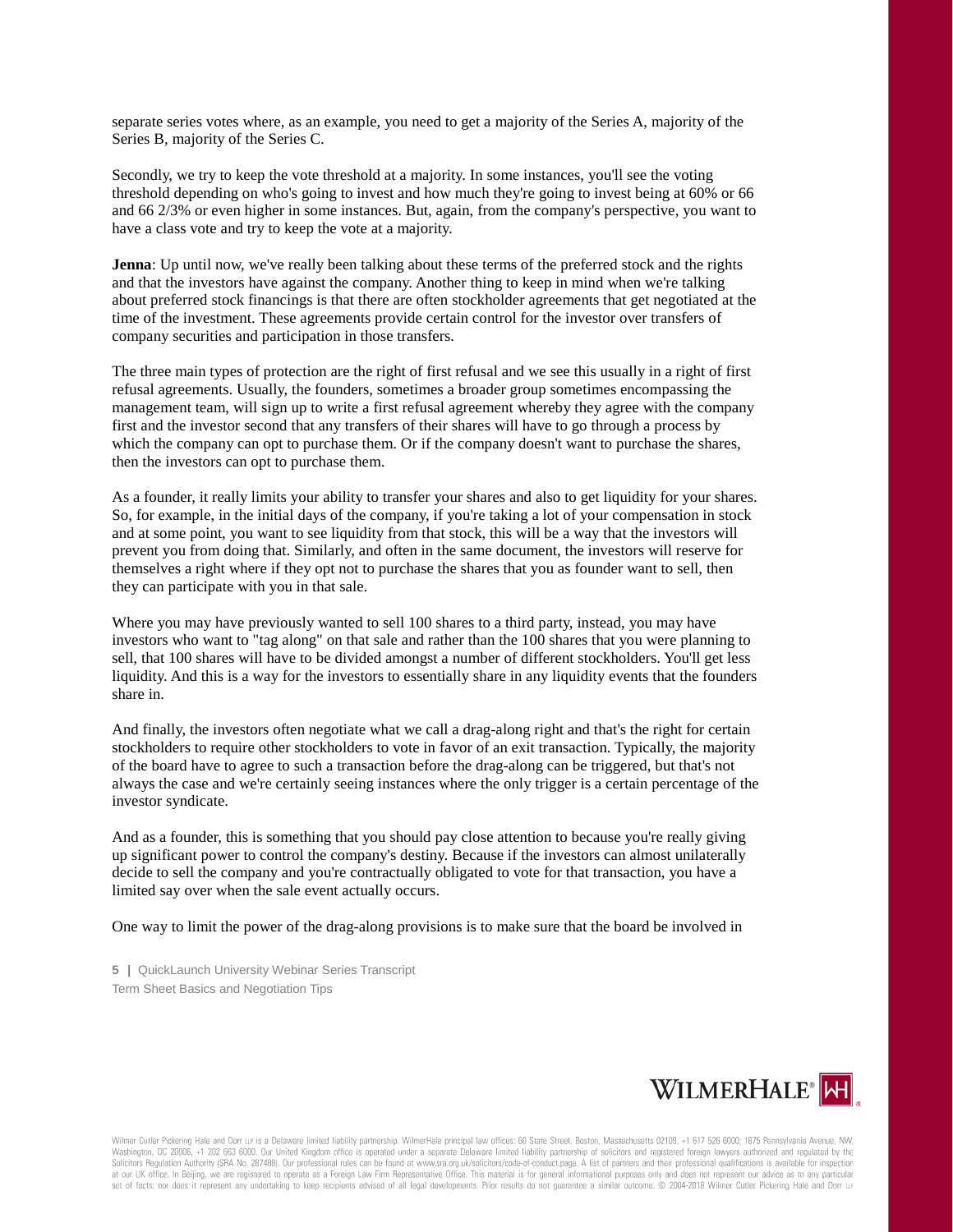the determination of whether or not to sell before the trigger can be pulled. Also, some founders may have success in negotiating a say at a founder level so that a certain percentage of the common stockholders would have to also agree before the drag-along can be triggered. That last one is a bit of a tough hurdle to get past with investors because they often then see little value in the drag-along provision itself.

**Joe**: The next protection that investors get is anti-dilution protection. And fundamentally, what this does is it protects the investors percentage ownership in the company. There's two types of anti-dilution protection. The first one is non-controversial, it's just structural. It means that if the company does a stock split or a stock combination or does a dividend, the conversion ratio of the preferred stock will be adjusted to allow the preferred stock to convert into a proportional number of shares of common stock. Again, this is non-controversial and just mechanical.

The second one is economic or price-based anti-dilution protection, and I'll go into a little bit more detail in a minute. But basically, what this means is if there is a preferred stock financing at a lower price per share, then the price per share at which the current preferred investors bought their shares at, then the conversion ratio on the existing preferred stock is adjusted to make sure that they receive the same number of shares on conversion of their preferred stock to common stock as they would prior to the later down-round. And, again, I'll go into a little bit more detail on this.

There's really two types of economic or price-based anti-dilution protection. There's a full ratchet formula and then a weighted average formula...As an example, let's say the Series A preferred stock is sold at a dollar and let's say the Series B stock is subsequently sold at 50%. On the full ratchet formula, what that means is the Series A preferred stock conversion ratio will go from one to one to one to two.

So basically, they'll get two shares of common stock for every one share of preferred stock that is converted into common stock. The full ratchet formula is not generally used. It is more punitive to the existing stockholders and is generally not done outside of like a down-round or some other kind of extraordinary circumstances.

Weighted average price-based anti-dilution protection is standard and it's based on a formula. So, if the company sells future shares of stock at a price lower than the existing preferred stock, the conversion ratio is adjusted based on a particular formula. And again, that allows the investors to protect their investment and not suffer dilution in the event that the company subsequently sells stock at a lower price than the price at which they purchased their shares.

**Jenna**: Another way that investors protect their position in a company is through equity anti-dilution and that often takes the form of preemptive rights, rights of first refusal, and rights of first offer. Preemptive rights are probably the ones that we see most commonly. This is where the investor can purchase some portion of new securities that are issued by the company.

Securities are usually defined to include both equity securities and debt securities. So, if the company were to do a convertible note round in between two equity rounds, that would trigger these rights for your existing investors. And it's often set so that the investors can maintain their percentage equity interest in the company. So, basically, to maintain their position on cap table of their 20% before financing, they would be able to purchase up to that number of shares that would allow them to

**6 |** QuickLaunch University Webinar Series Transcript Term Sheet Basics and Negotiation Tips

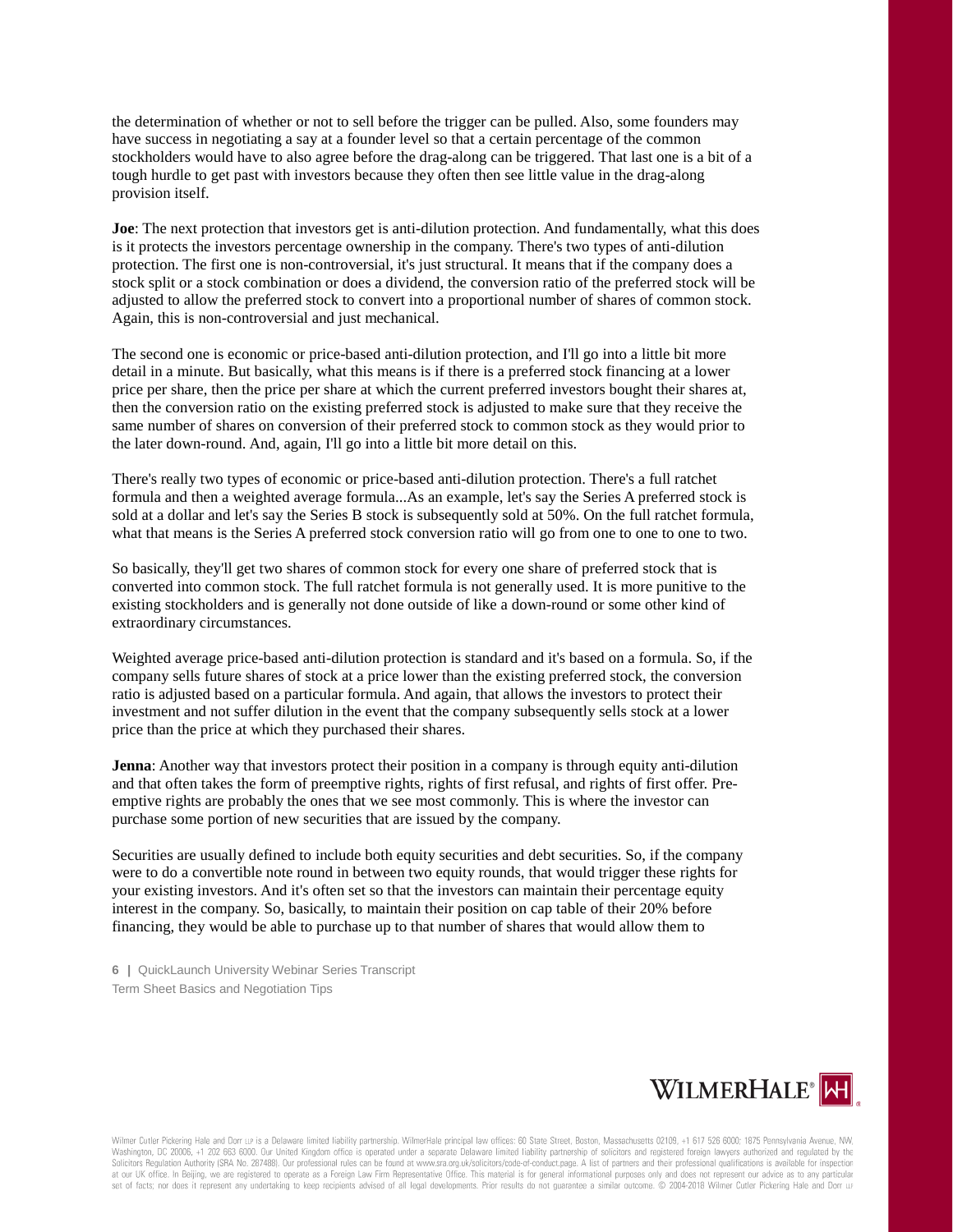continue to have 20%.

A right of first refusal is a bit different and this would be different than the right of first refusal that I talked about earlier, which would apply to the founders and other common stockholders. This type of right of first refusal is a right for the investor syndicate to purchase some or all of the equity issued in future financing. So, this can be structured in a way to prevent the company from attracting fresh investors' new money which would be potentially problematic for the company.

The right of first offer is slightly different still and that would be when the company would be required to first go to their current investors with a proposed valuation and terms for new financing. And then after the investors don't agree to participate in that financing, then the company would be free to go and try to find outside investors to invest on the terms that they previously explained to the existing investors.

So, as I said, the preemptive rights are normally what we would see in an early-stage investment particularly. Rights of first refusal and rights of first offer become more complicated and they could put the company in a situation where they would have difficulty attracting new investors. From the company's perspective, we would try to avoid seeing these provisions if at all possible.

**Joe**: Next, let's turn our attention to board composition. And going back to kind of a common theme throughout this presentation is that whenever you do a financing, you should really think about control of the company post-financing. And one of the major ways that investors can have control over the company is through representation on the board.

Class voting, meaning how many directors do the holders of common stock have the ability to designate, how many members of the board do holders of preferred stock have the ability to designate, are usually set forth in the Certificate of Incorporation. And then there is an accompanying voting agreement which basically says how those particular directors will be elected to the board.

A common voting structure for a Series A financing is that there will be two common directors, two preferred directors, and one independent director. Usually, you want to have an odd number of board members on the board to avoid any type of deadlock on the board. Investor representation on the board usually tracks how much money they've invested. The lead investor or the investor that has invested the most money will usually have their designee on the board.

When we do these financings, we also want to make sure that, to the extent we can, management or the founders also have representation on the board. And ideally, especially in a Series A financing, we would like for the holders of common stock or management or the founders, who are all usually one and the same, to be able to continue to control the board. You would have two common, two preferred, or ideally, three common and two preferred.

You also have what are called independent directors and these directors are people that are not employed by the company and are also not investors. They're usually people with significant industry knowledge in the same industry as the company is operating who can provide guidance to the company, and so on and so forth.

**7 |** QuickLaunch University Webinar Series Transcript Term Sheet Basics and Negotiation Tips

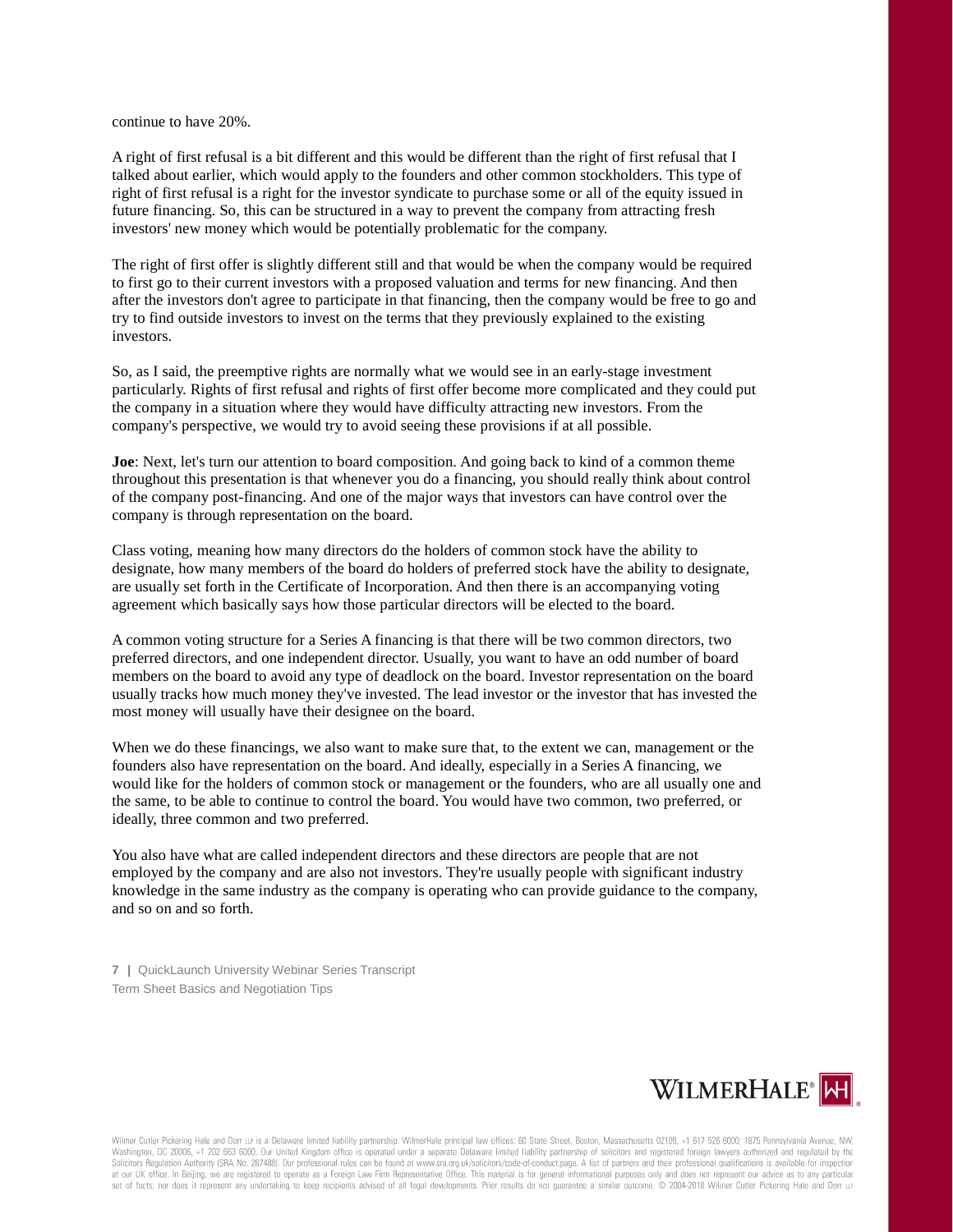But from the company's perspective, you want to try, to the extent you can, have these independent directors, although they're independent, really be kind of in the camp of the founders, so you can have some assurance that they're not going to, vote with their wallet, so to speak, and they'll vote consistently with the common holders. Now, that's not always achievable, but it is something to think about when you're composing your board.

**Jenna**: Moving on now to redemption. Redemption is the investor's right to require the company to buy them out of their investment. It guarantees the investor can get money back after some specified period of time. One thing about redemption is that it is often industry-specific. We see redemption rights much more commonly in life-sciences companies than we do in high-tech companies.

With redemption rights, it generally depends on the stage of the company, the venture fund investing, the business plan, and the profitability model of the company. Typically, we would see a redemption right not kick in for a period of five to seven years from the closing of the financing. So, one thing to keep in mind for subsequent rounds is that you probably want to try to move that redemption date out. If you do a Series A financing, and then two years later, you do a Series B financing, and in each case, you included redemption, you probably want to push the date for redemption out and have it be measured from the Series B closing as opposed to the Series A closing if you possibly can.

The amount paid in redemption is often a dollar of invested plus accrued dividends or some sort of standard return at fair market value or appraised value of the stock that's being redeemed. One thing to keep in mind is that corporate law prevents the company from redeeming shares without a surplus and that's defined in the various corporate codes. There will be situations where an investor or a series of preferred stockholders may have the right to require redemption, but the company is prohibited from acting on that redemption because of the rules that are applicable under this specific corporate law, usually Delaware.

That said, when you have delinquent redemption, there are usually consequences to it. So, the company can incur interest if they're not permitted to redeem on certain specified dates. You may have to increase the conversion rates, so this would be similar to what Joe was talking about earlier with anti-dilution protection.

You may have to increase the number of shares of common stock that the preferred stock could convert into. You may also have to change the composition of the board, so you may lose some control in that aspect and that's the investors' way of exerting more control where the company is not hitting the milestones or achieving the ability to redeem shares when the investors think they should be able to do so.

**Joe**: Next, registration rights. The registration rights basically provide the investors some ability to have liquidity by participating in a public offering or forcing the company to go public. I'll say from the outset that registration rights are absolutely typical and customary for a preferred stock financing.

There are a few provisions within the registration rights that are negotiated, but generally, they're pretty standard in the market and there's not a whole lot of negotiation that goes on here. If you look at the investors' rights agreement as an example, you'll see kind of the different provisions that may be somewhat negotiated. But generally, they're pretty standard.

**8 |** QuickLaunch University Webinar Series Transcript Term Sheet Basics and Negotiation Tips

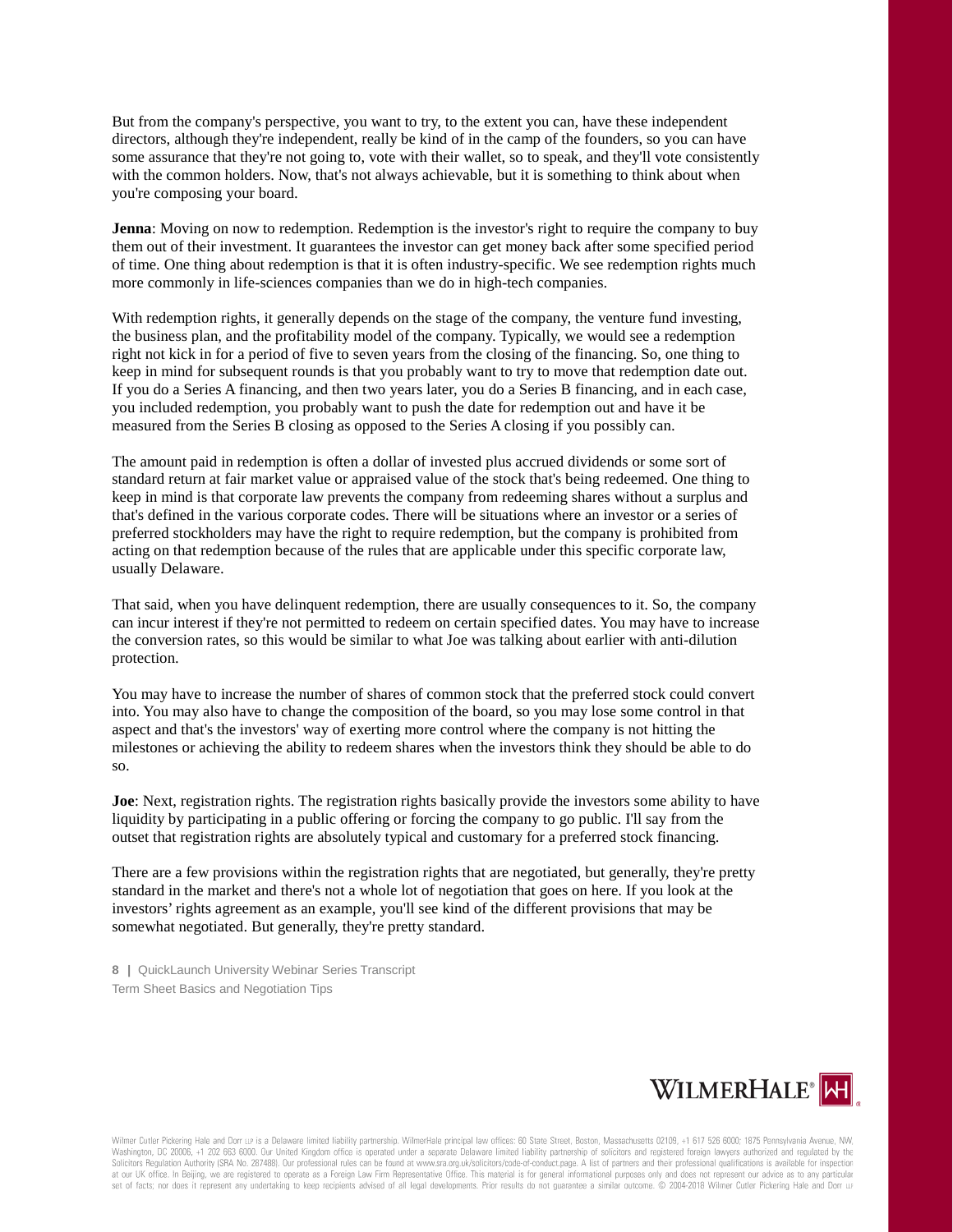And there's three types of registration rights. The first type is the demand registration right and this basically says that we, the investors, demand that you register our shares with the SEC and that effectively means that the company has to go public. These are rarely, if ever, used. In doing this for 20 years, I've never seen anybody use demand rights and force the company to go public.

Piggyback registration rights are also fairly common, and, basically, what this says is that the company is going to file for its IPO or it's going to do some other type of registered offering with the SEC. Then they get the piggyback on that registration and include some of their shares in the registration.

Now, basically, what this allows the investors to do is kind of have an orderly and marketed sale of their shares rather than just dumping them into the market, which may result in a depressed stock price. And, again, it allows them to have their shares being sold in a marketed offering.

The last one is what are called Form S-3 short-form registration rights. And what this means is after the company's been public for a year, they're able to use a short-form S-3 to either register the company shares for sale or register investor shares for sale. And it's a cheap short-form way to sell your shares into the market. And these are often used by investors, again, for kind of an orderly sale, especially if an investor holds a large number of shares in the particular company, and they, again, just don't want to start dumping them into the market or they can't dump them into the market because they're restrained by certain rules and regulations. It allows them to use the Form S-3 to sell their shares into the market in a kind of an orderly fashion.

**Jenna**: The next three slides are items that are of particular interest to founders and managers of companies who are anticipating a bunch of financing. The first slide has to do with the incentive basket for management shares, and, you know, this often takes the form of an option pool or equity pool that is available to employees in the company.

And the key things to keep in mind here are that at the outset, from the beginning of the term sheet stages, you should be getting an agreement from the investors on what percentage of the company you will be setting aside for this pool. And we think about the pool as a way to incentivize and reward the employees and consultants who are driving the company forward. Awards under these pools are carved out of economic and priced anti-dilution, so it would not trigger the calculation that Joe described earlier and the shares would not be subject to preemptive rights or rights of first offer like the first refusal that I described earlier.

The option pool could potentially dilute everyone, so founders or common and preferred alike, but that really depends on when it's implemented. Oftentimes, if you've not implemented a pool or you've used up some of your pool prior to agreeing to a Series A term sheet, the investors will require that you implement the pool or increase the pool prior to the investment. It's almost like a discount against the pre-money valuation because what that does is it increases the number of shares that are counted in the fully diluted number and, therefore, drives the price down when you divide into the pre-money valuation.

There are ways to structure so that it dilutes everyone, but there are also ways to structure it so that it dilutes the only existing stockholders. At the outset of a Series A, that would mostly be the founders,

**9 |** QuickLaunch University Webinar Series Transcript Term Sheet Basics and Negotiation Tips

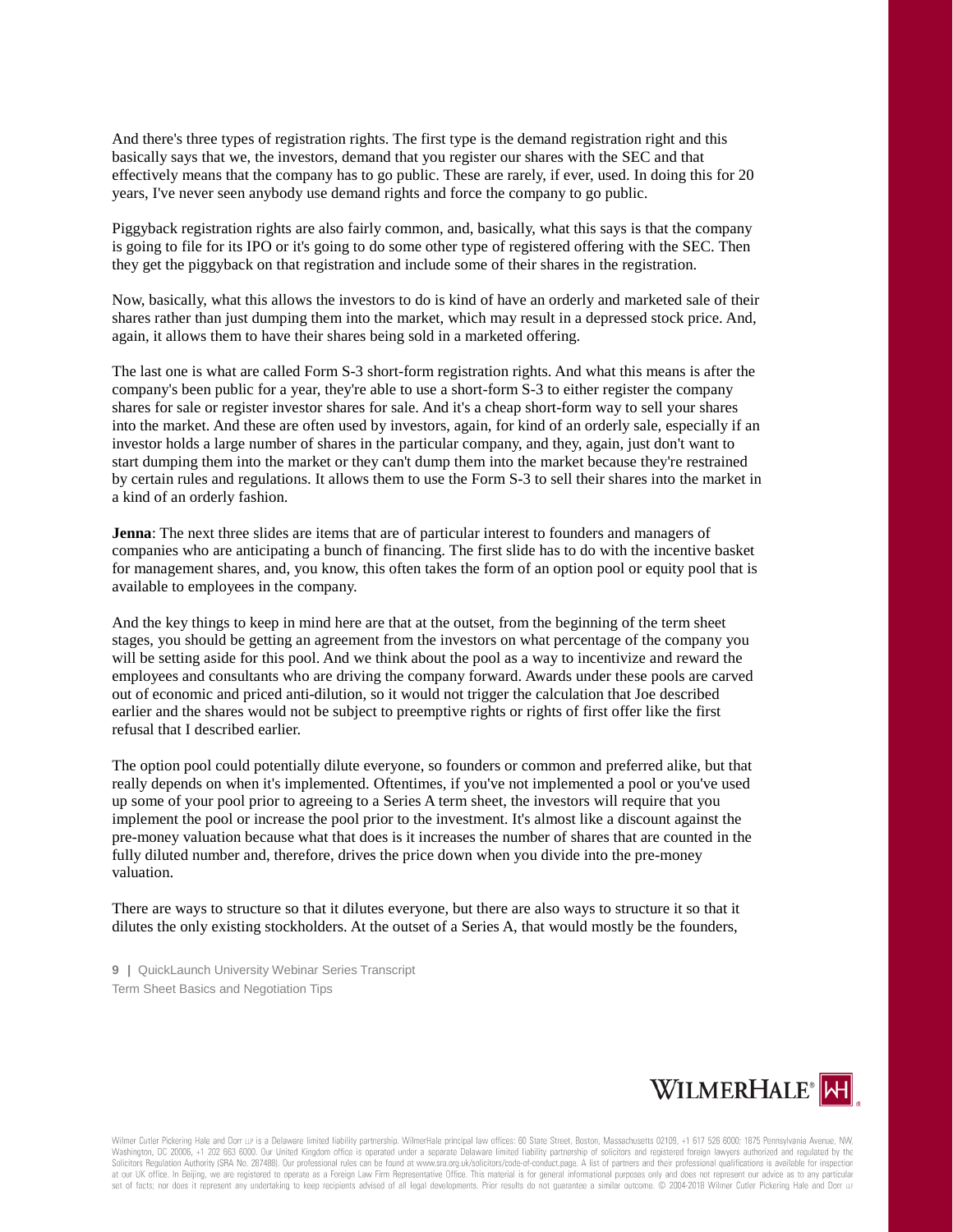and in later rounds, that would be everyone already holding shares, the preferred and common included. And we usually see the pool representing 10% to 25% of the fully diluted post-money capitalization. The percentage really depends on where the company is in its stage of development.

Next slide has to do with the shares that are already held by the founders, sometimes by the managers, and you will often see investors requiring founders and managers to subject their shares to vesting, even those shares that are held by those individuals prior to the financing. And this is one of the reasons why we recommend, when a company is being formed, that everyone subject their shares to vesting from the outset, so that when a company is in a position to start looking to raise their first round of equity financing, there is already a vesting schedule in place that everyone is comfortable with.

Provided that it's a reasonable vesting schedule in that too much time hasn't elapsed since the schedule started, often, the investors will view that as adequate. If you don't have vesting and repurchased rights for the company implemented at the time that you start negotiating your term sheet, then you may have less control over what the investors propose and how they want to subject your shares to vesting.

Some issues to consider include: how much time have you contributed to the company as of the time of investment? What happens if the founder or some stockholder is terminated without cause or has to leave the company because of disability or because of death? How do the shares vest on an annual basis, on a monthly basis, on a quarterly basis? Is there a cliff or not?

What we usually mean by a cliff is there's a certain period of time where, something like a burn-in period, no shares would vest, and then after, say, six months or a year, it'd be a catch up, so you would vest in all of the shares that would have vested up until that first year and then monthly going forward, so 25% on the first anniversary and monthly going forward after that. It's fairly common.

You also might consider what the buyout price would be if the relationship with the company was terminated. Often, founders pay a fraction of a penny for their initial shares and so consideration should be paid to whether that would be a fair repurchase price if the founder's relationship with the company was terminated and the company had the right to repurchase any unvested shares.

**Joe**: There are a few other kind of notable deal terms and trends that we'll talk quickly about, but not spend too much time on. The first is pay to play and this used to be somewhat prevalent, but now it's really not that common. And what it effectively means that holders of preferred stocks had to participate on a pro rata basis in future rounds the financing, and if they didn't, they would lose specific rights associated with their preferred stock, or their preferred stock could be converted to a shadow or a junior class of preferred stock, or, most punitively, conversion of their preferred stock to common stock.

And basically, what this is intended to do is to not give current investors a free ride on future investments and it was an incentive for current investors to continue to invest and support the company. It's very uncommon to be done on early-stage companies. It becomes more common in later-stage companies, especially if that later-stage company is under some duress. And what that means is if the later-stage company needs money, is not doing really well, and the existing investors need to invest to support that company, they want to make sure all investors put up money to support that company, it's not just a select number of investors to put up the money.

**10 |** QuickLaunch University Webinar Series Transcript Term Sheet Basics and Negotiation Tips

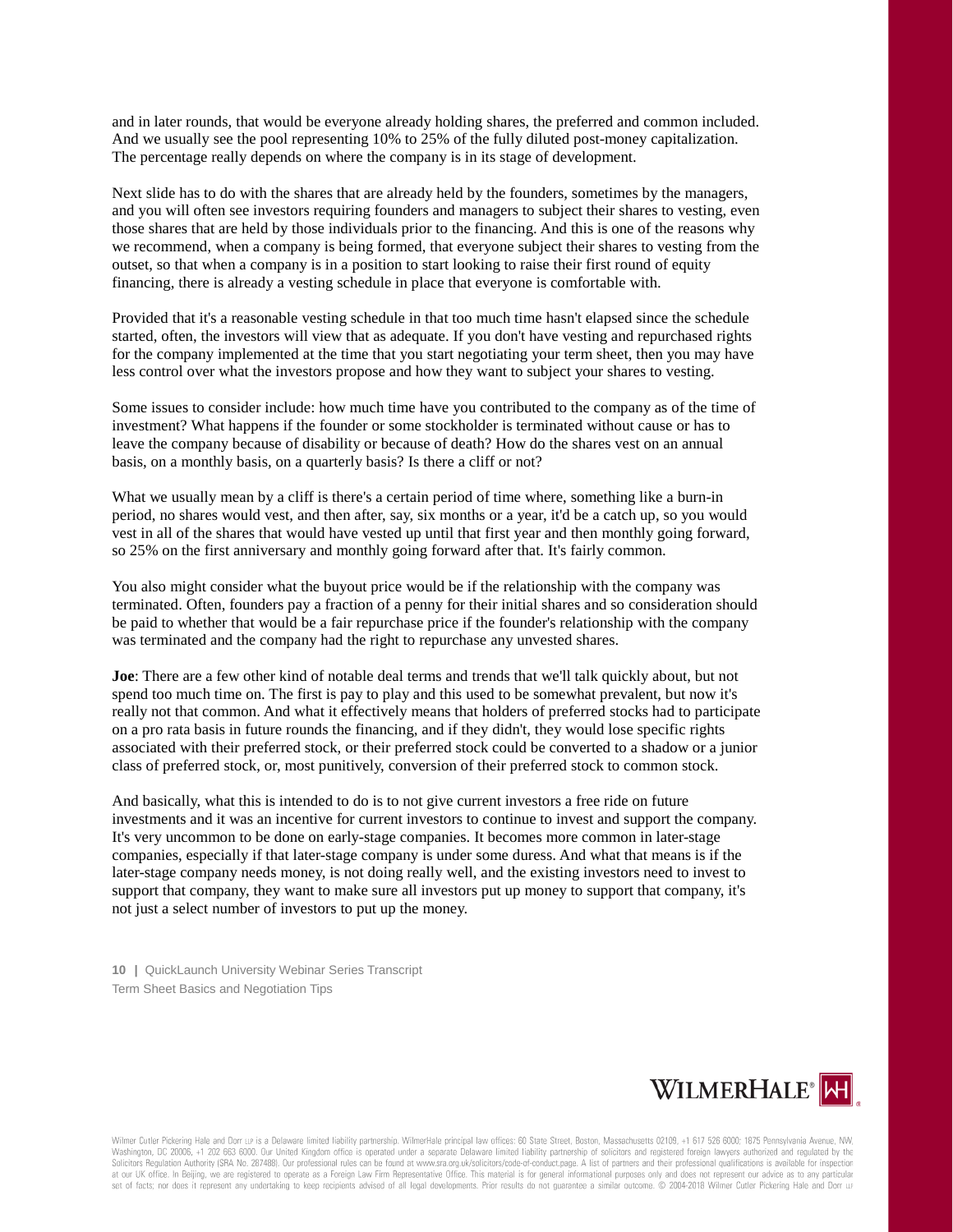Sometimes it can be implemented in tranche financings, meaning if they invest in the first closing, but if you don't invest in the second closing, then the shares you bought in the first closing are converted to common or a shadow series or junior series of preferred stock. That's also very uncommon, but it is something to keep in mind, especially if you're a later-stage company. Investors will want to implement that to keep other investors motivated to invest in your company.

Another item of particular note are down-rounds and what a down-round effectively means is that the financing value of the company in the Series B financing, as an example, is lower then what the postmoney valuation of the company was at the Series A financing. So basically, the company is not doing well and the value of the company now is lower than the value of the company at the time of the prior investment.

Issuing shares below the share price of a previous series also triggers the anti-dilution protection. So remember that it'll trigger dilution protection for the Series A and that can potentially impact the common holders because if the Series A in our example converts out at a lower conversion price, that means more shares of common are going to be issued upon conversion of Series A and that will be dilutive to all stockholders, including the founders.

Other practical things to consider when you're doing a down-round, and, again, down-rounds occur when basically the company is not doing well, is effect on employee confidence and morale the impact on the company's future fundraising efforts. And some alternatives to doing a down-round is that a lot of times, investors will just do a flat-round and not do a down-round because it's a poor signal to future investors when you do a down-round.

Or they may just bridge the financing or bridge the company, I should say, either through a note or a SAFE. So they don't have to do a down-round now, they can just infuse more money into the company and see if the company can turn it around without having to do a down-round. And, again, that's a better signal to future investors than actually doing a down-round financing.

**Jenna**: One last thing to talk about when it comes to possible deal terms for an equity financing is tranche financing. This is another one of those terms that we find to trend very heavily in certain industries opposed to others. We see tranche financing much more commonly in life sciences companies, particularly early-stage life sciences companies. A tranche financing, as Joe mentioned earlier, is where the terms of a financing are negotiated ahead of time, but they're pre-determined closing at various periods of time, usually after the company has achieved certain milestones.

And the reason that these financings are done is because there's valuation uncertainty or concerns the investors may have as to the direction of the company and whether the investment is what it purports to be. So, they'll tend to create additional incentives for the company to perform in order to get the rest of the money that the company is looking to receive. It provides some flexibility for the investors and also a decent amount of leverage with respect to those second and probably third and fourth closings.

Things to consider here are whether you should be issuing the same series of preferred stock or whether it should be another series, for example, of Series A1, and A2, and A3 possibly at a different purchase price, presumably an increase in purchase price. Consider what the milestones are and whether they're achievable from practical perspective, whether you believe that you'll be able to achieve those

**11 |** QuickLaunch University Webinar Series Transcript Term Sheet Basics and Negotiation Tips

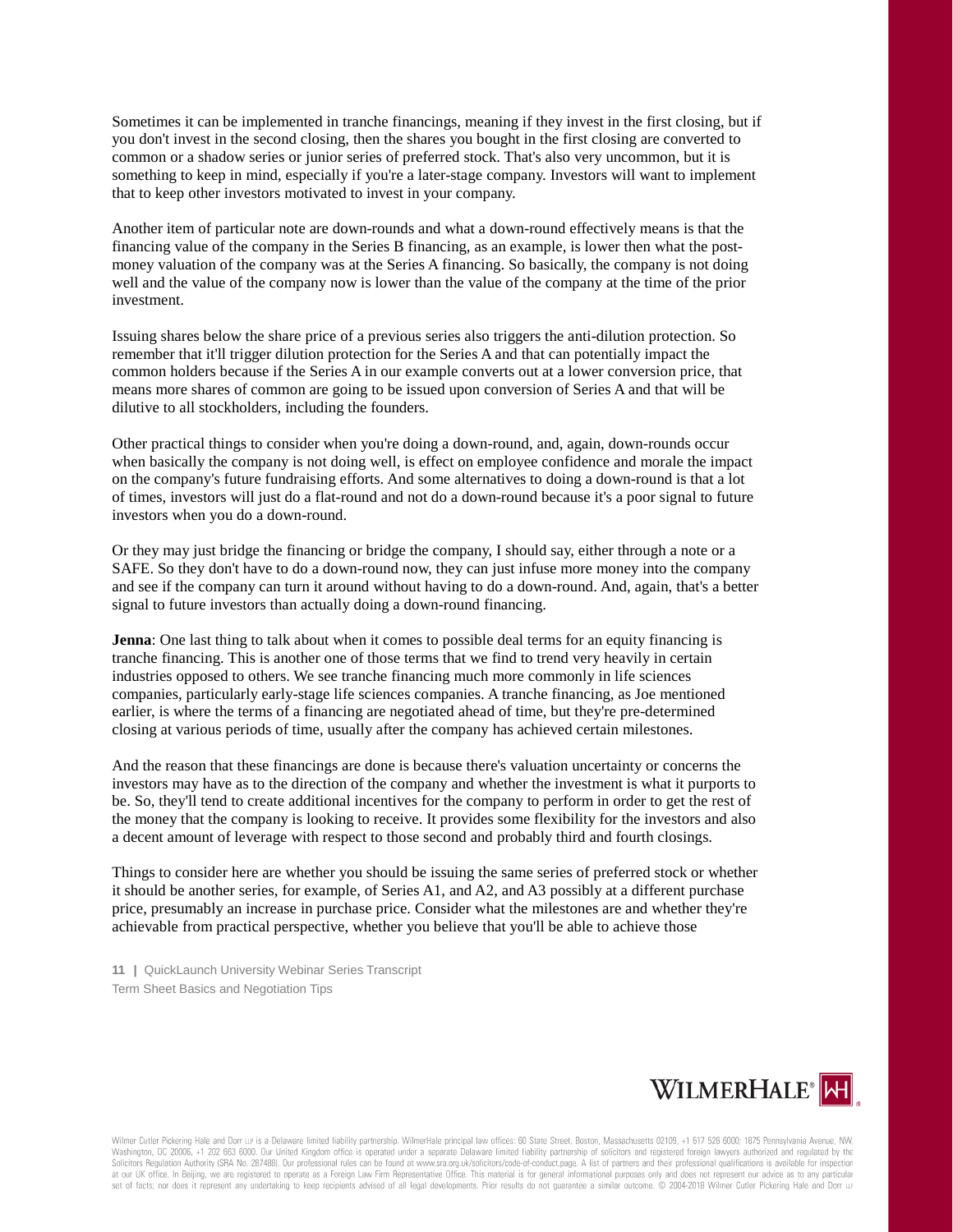milestones within the time allotted. And also who determines whether you've achieved those milestones? Is it just up to the investors to decide? Is it a board decision? Is it a management division?

And then finally, as Joe alluded to, whether there would be any penalties for not participating as required in the subsequent closings. A tranche financing can be structured as an obligation. So, if the company needs certain milestones the investors are required to close or it can be an option. And, for obvious reasons, the structure of the financing should be heavily considered before being agreed to.

And finally, the other ways to finance a company at an early-stage, as Joe talked about earlier, are convertible notes and SAFEs. And the key terms for convertible notes, often, we see these done without term sheets, but if there is a term sheet, you want to consider the interest rates for the note. We typically see anywhere from 5% to 8%. There are outliers, but generally, that's the trends that we're seeing. Maturity dates, as Joe said earlier, that's when the note comes due. So typically, we'll see 12 to 24 months depending on the stage of the company and when the company expects to do their next financing.

The big basic thing to think about is the conversion discount and cap. The conversion discount is the discount off of the per share price that the note holder will receive when and if the company does an equity financing. For example, if you gave a 20% discount in the Series A shares, it will convert their notes into Series A shares at 80 cents a share. Discount on the next round is very common when we're talking about convertible notes.

Caps are becoming increasingly common. A cap is when the investors will convert at the lesser of the discounted share price or the price that would be achieved if the pre-money valuation was X. And there are two problems here. First of all, the benefit of doing a convertible known is often that you kick the valuation question down the road and this requires you to consider the valuation of the company. Also, it hurts the company for success. So, you disengage incentives when you create a cap and it's a difficult thing to renegotiate once it's already been agreed to. Often consider events of default and whether a note is secured or non-secured.

**Joe**: And lastly, SAFEs. And, again, SAFEs are very similar to convertible notee, but it's not debt, which means it doesn't have a maturity date, which, again, relieves that pressure to get a financing done. There's no interest component, so from an economic standpoint, it's better for the company because you don't have to pay interest.

State lending regulations are now applicable and there's no debt protection. What that means is if there's a liquidation of the company, SAFE holders don't get paid out first necessarily. Sometimes, there's a contractual right to get paid off first, but by law, they're not obligated to be paid off first. They're simple. You can accommodate discounts caps, those types of things. They're very standard. They're not really negotiated hardly at all.

A couple of things to consider is having a majority amendment provision, which means that if you need to amend the SAFEs, you don't have to go out to each individual holder to get their consent to amend. Rather, you go out to a percentage of the holders of the SAFEs to get their consent to amend.

And the last item is participation rights and that's the right to basically participate in future financings.

**12 |** QuickLaunch University Webinar Series Transcript Term Sheet Basics and Negotiation Tips

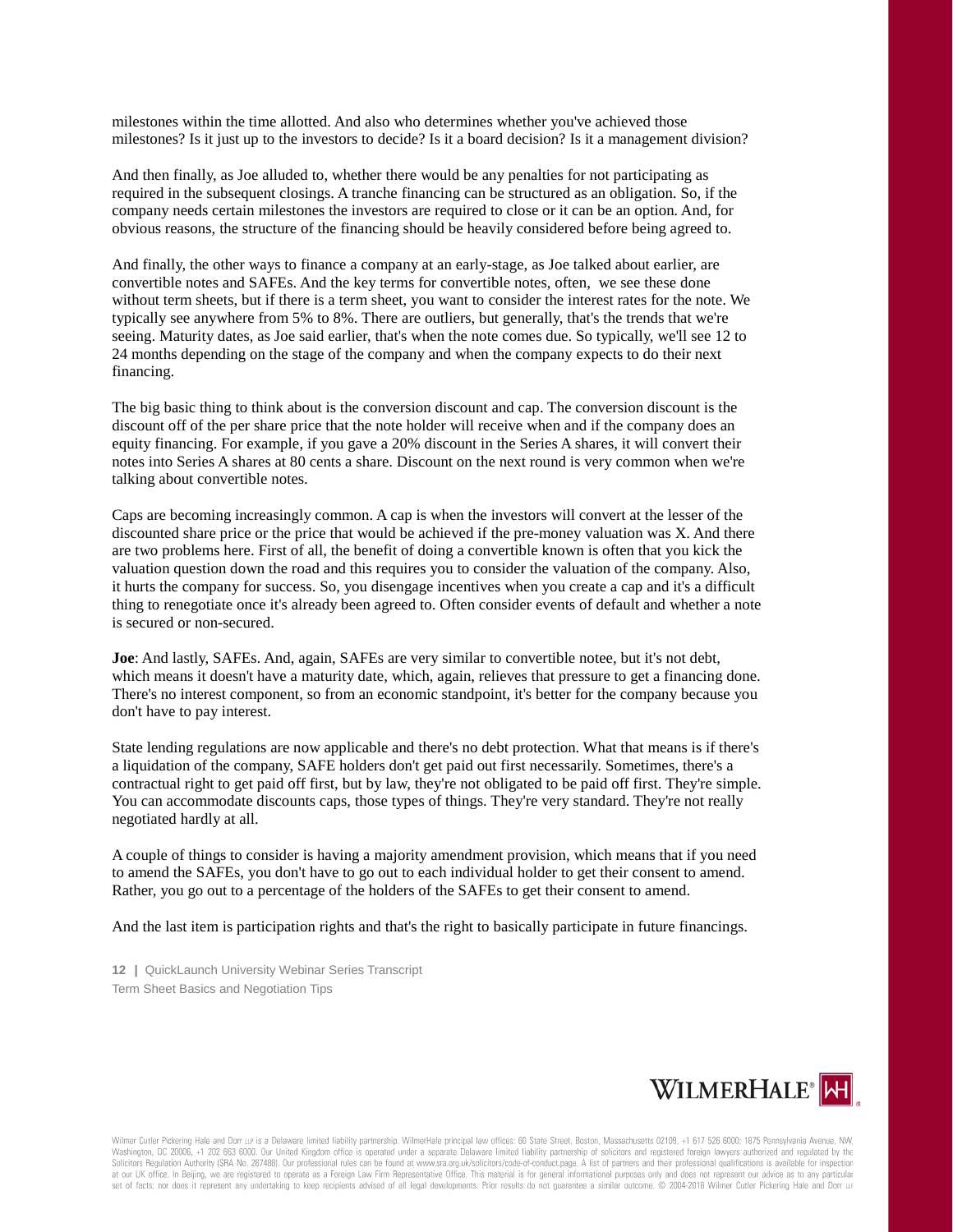And while that may not seem like a big deal, because if they want to invest, they can, if they don't, they don't, but in many instances, SAFEs are being issued in a relatively small amount to a number of investors and it becomes somewhat unwieldy if you have a large number of SAFE holders having the ability to participate in future rounds. You really want to be cognizant as to whether or not that person is putting in enough money now to warrant the right to participate in future financings.

Lastly, and probably most importantly, the thing to remember on convertible notes and SAFEs—it's becoming more and more market to have the shares that would be issued upon conversion of the SAFE or notes be included in the pre-money capitalization of the company. As an example, if you take the SAFEs, you would take the number of shares that would convert out or be issued upon conversion of the SAFEs and you would put that back into the pre-money capitalization of the company for purposes of determining the Series A price and the number Series A shares to be issued.

What that effectively means is those conversion shares are diluting the founders only and not the new investors. You could find yourself in a particular difficult situation if you have a large dollar amount of SAFEs outstanding and the investors are insisting on including the conversion shares in the pre-money. It could be extremely dilutive to the founders. The takeaway should be that if you're using the SAFE or convertible notes, they really should be used for seed financings in small amounts—500,000, maybe a million, but probably nothing north of that, because it could be if you do issue them in a greater dollar amount, it could end up being extremely dilutive to the founders.

**Jenna**: We've gotten a few questions. The first question is what happens when a note is due and the company has no money to pay it?

**Joe**: I can take that one. There are probably three scenarios that happen in that situation. The first scenario is the investor is just willing to extend the maturity of the note because they want to continue to support the company and the investor doesn't ask for anything in return. And that's somewhat common.

The second scenario is the investor is willing to extend the maturity date on the note, but they want something in return. And I think that this is more common than the first scenario. And what they often ask for in return is a greater discount on conversion. They may ask to lower the cap, they may ask for a greater premium on a sale of the company or certain other kind of economic rights that basically enhances the deal from the investor's perspective.

The third scenario, which I think is extremely uncommon, is they could force you into bankruptcy. That usually doesn't happen because one, it can be expensive, and two, if the company doesn't have the ability to repay the note, that generally means that the company may not be doing that well, which also generally means that the value of the assets of the company will not be sufficient even if you are forced into bankruptcy to repay the note. So that one is very uncommon. Usually, what happens is scenario one or two.

**Jenna**: Another question about convertible notes. With regards to the convertible notes option, how common is it to offer warrants instead of a conversion discount? In my experience, I see warrants very infrequently. I think discounts have really supplanted the warrants options. I'm curious if you're seeing anything different, Joe.

**13 |** QuickLaunch University Webinar Series Transcript Term Sheet Basics and Negotiation Tips